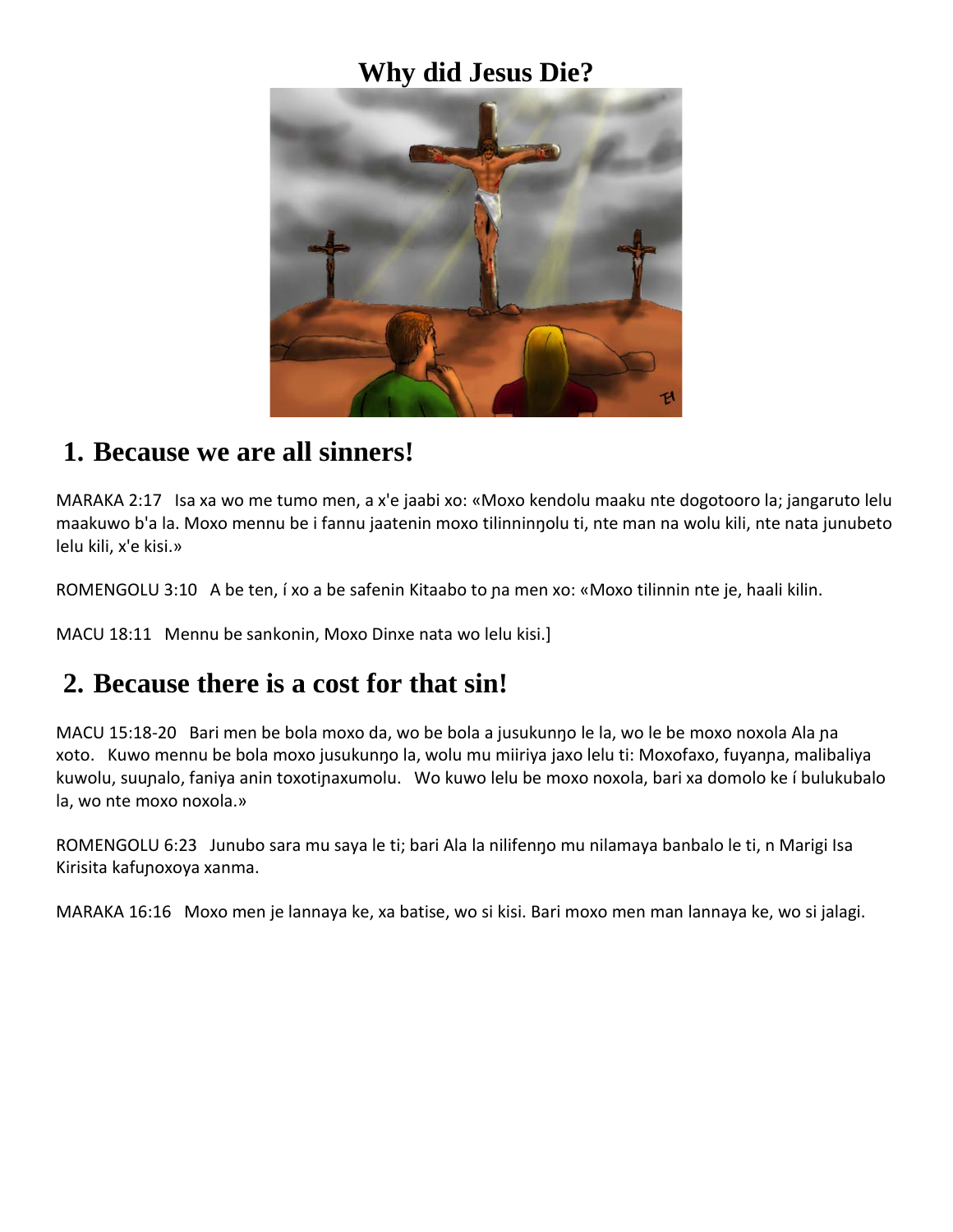

**There is a cost for sin!**

# **3. Because Jesus died and paid for our sins on the cross!**

MACU 1:21 A be nala wulula dinxe la. Í si a toxola xo Isa, bawo a be nala a la moxolu kisila i la junubolu ma.»

ROMENGOLU 5:8 Bari Ala b'a la xanuya yitala n na ɲin na: Kirisita sata ntelu ɲen, x'a tara ntelu mu junubekela lelu ti.

YAYA 3:16 Bawo Ala xa duniya xanu haali fo a x'a Dinxe kilinpe di, walasa xo nin moxo wo moxo lata wo la, wo xana halagi, bari a xa nilamaya banbalo soto.

MACU 18:11 Mennu be sankonin, Moxo Dinxe nata wo lelu kisi.]

### **4. Salvation is a free gift, not by good works. You must take God's word for it, and trust Jesus alone!**

KEWALOLU 4:12 Kisilo me soto do xote si barako to nin ate nte, bawo duniya muume to, Ala man kisibaxa xote di hadamadinŋolu ma ate xo.»

EFESINGOLU 2:8-9 Awa, Ala la neemo le x'a tu alu kisita, alu la lannaya sabaabo la. Wo kisilo man bo atelu fannu to; Ala la nilifenŋo le mu. Alu fannu la kebaara man wo ke; walasa moxo si xana a fan bunɲa.

TITE 3:5 a xa n kisi wo tumo. A man n kisi bawo n xa kewale tilinnin ke; a x'a ke a la hinnayeba le xanma. Ni Senunŋo xa n na towulu xa n tokutaya batiselijiyo la. Wo le xa n kisi.

# **5. We must put our faith and trust in Christ alone!**

MARAKA 9:23 Isa xo a nen xo: «Nin n si sin! Nin moxo men xa lannaya ke, kuwo bee si ke wo nen.»

MARAKA 1:15 A tun b'a fola xo: «Waxato dafata; Ala la Mansaya x'é sutiya. Alu tuubi, xa la Xibaru Dimanŋo la.»